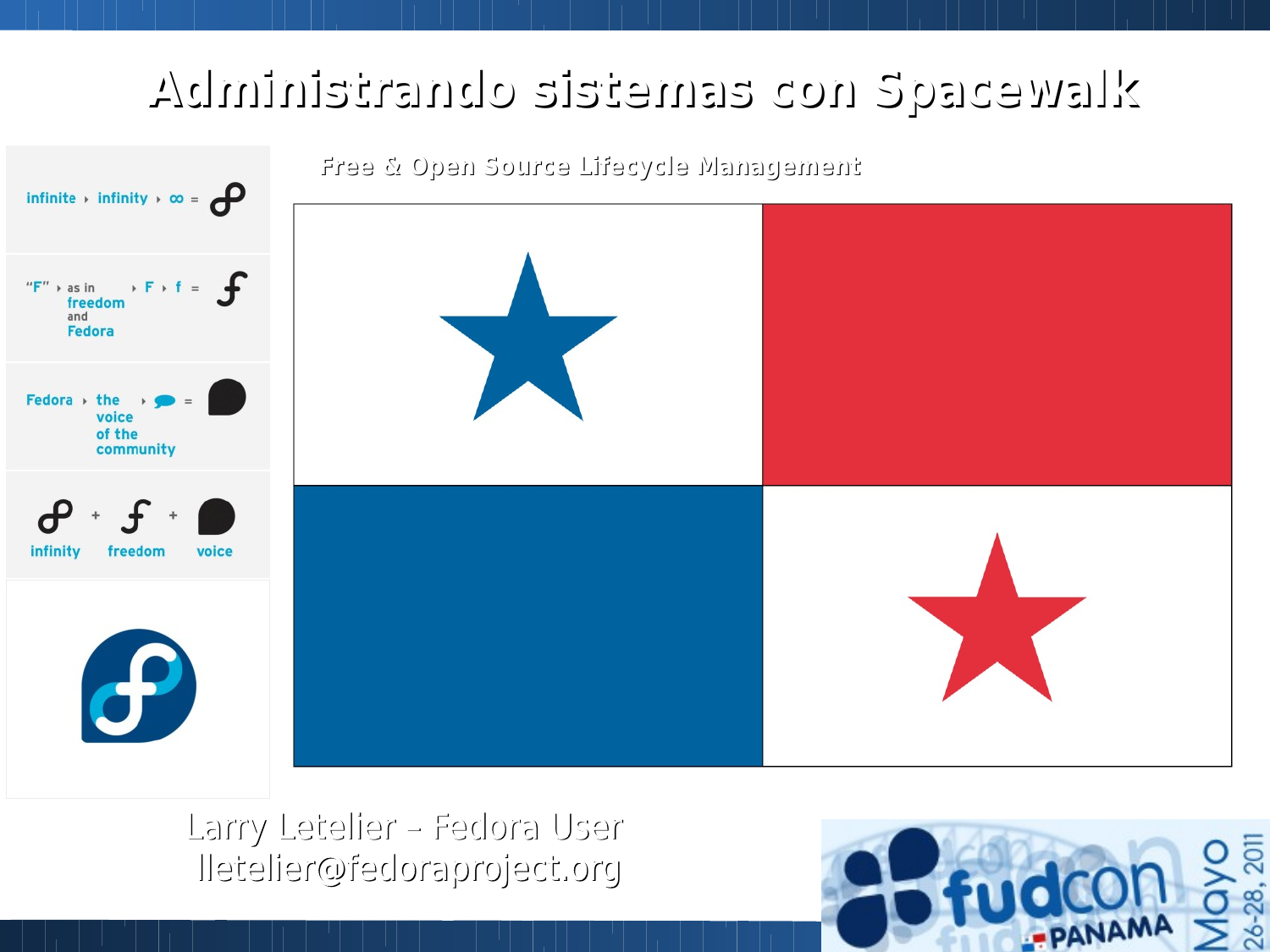

## **Visión general**



- **Community driven Lifecycle Management Tool**
- **Active since June 2008**
- **Upstream for Red Hat Network Satellite**

**One ring to rule them all** 

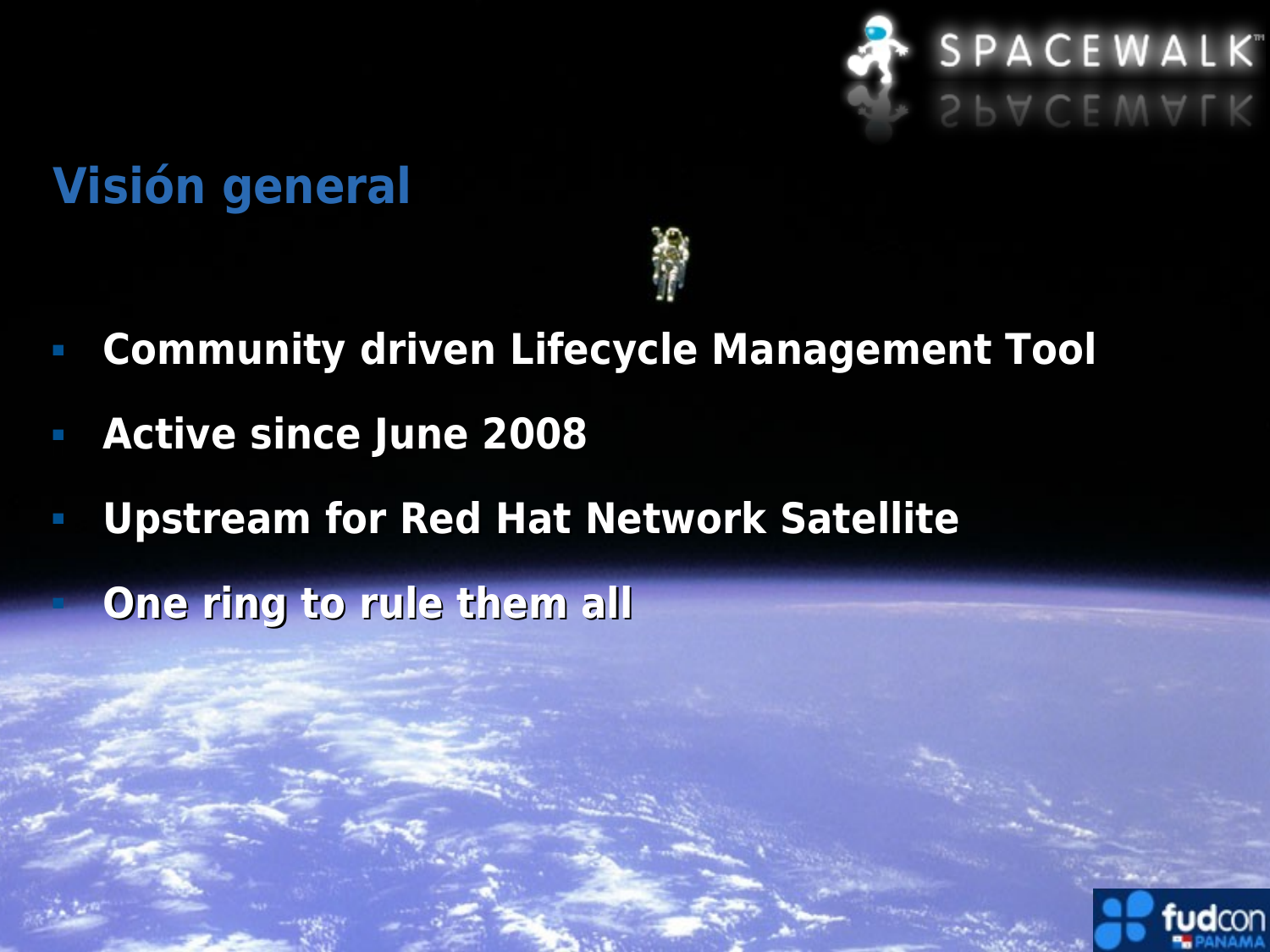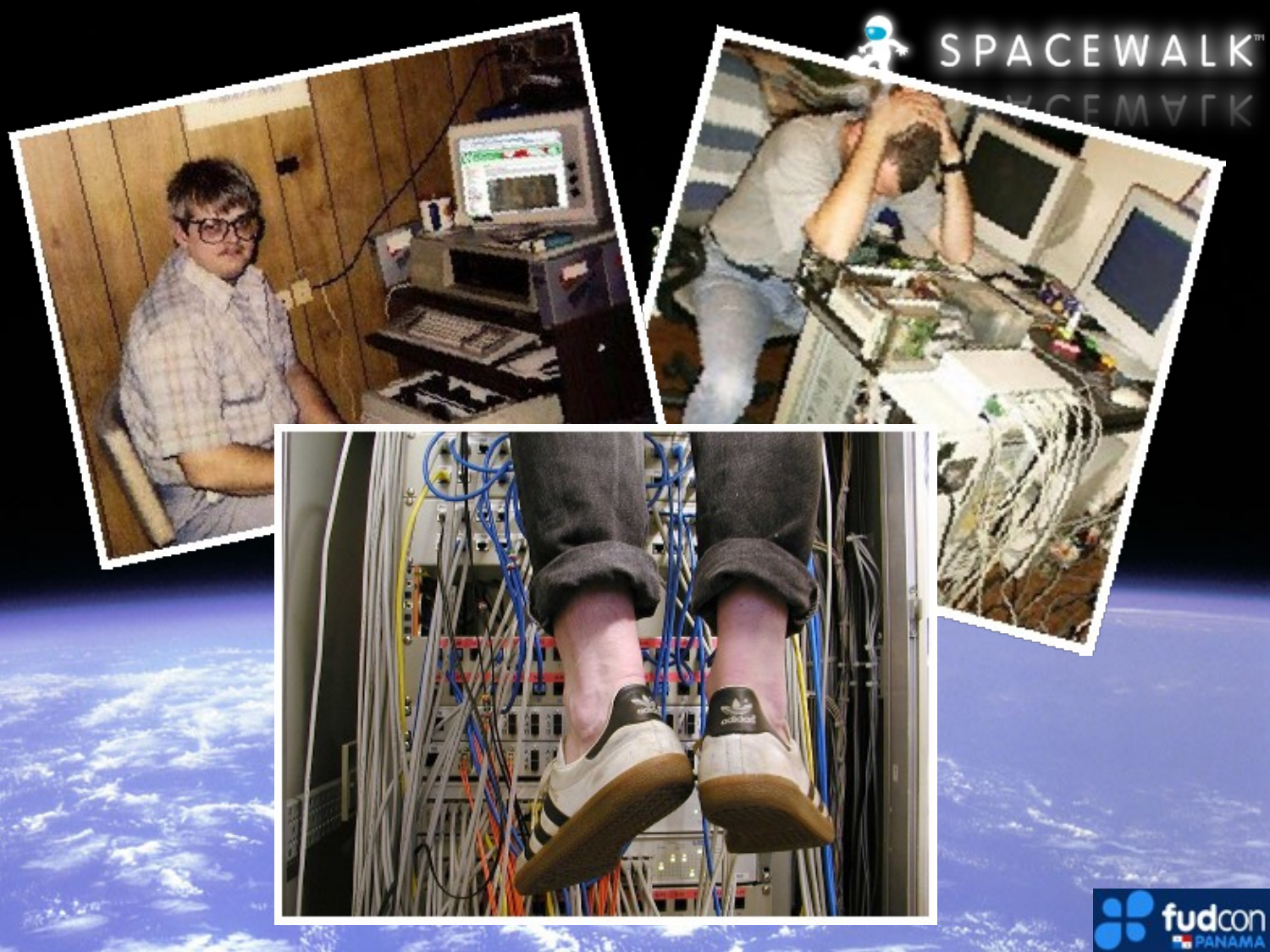

# **Visión general**

- Provisioning
- **Software Management**
- Configuration Management
- **Monitoring** 
	- Reprovision



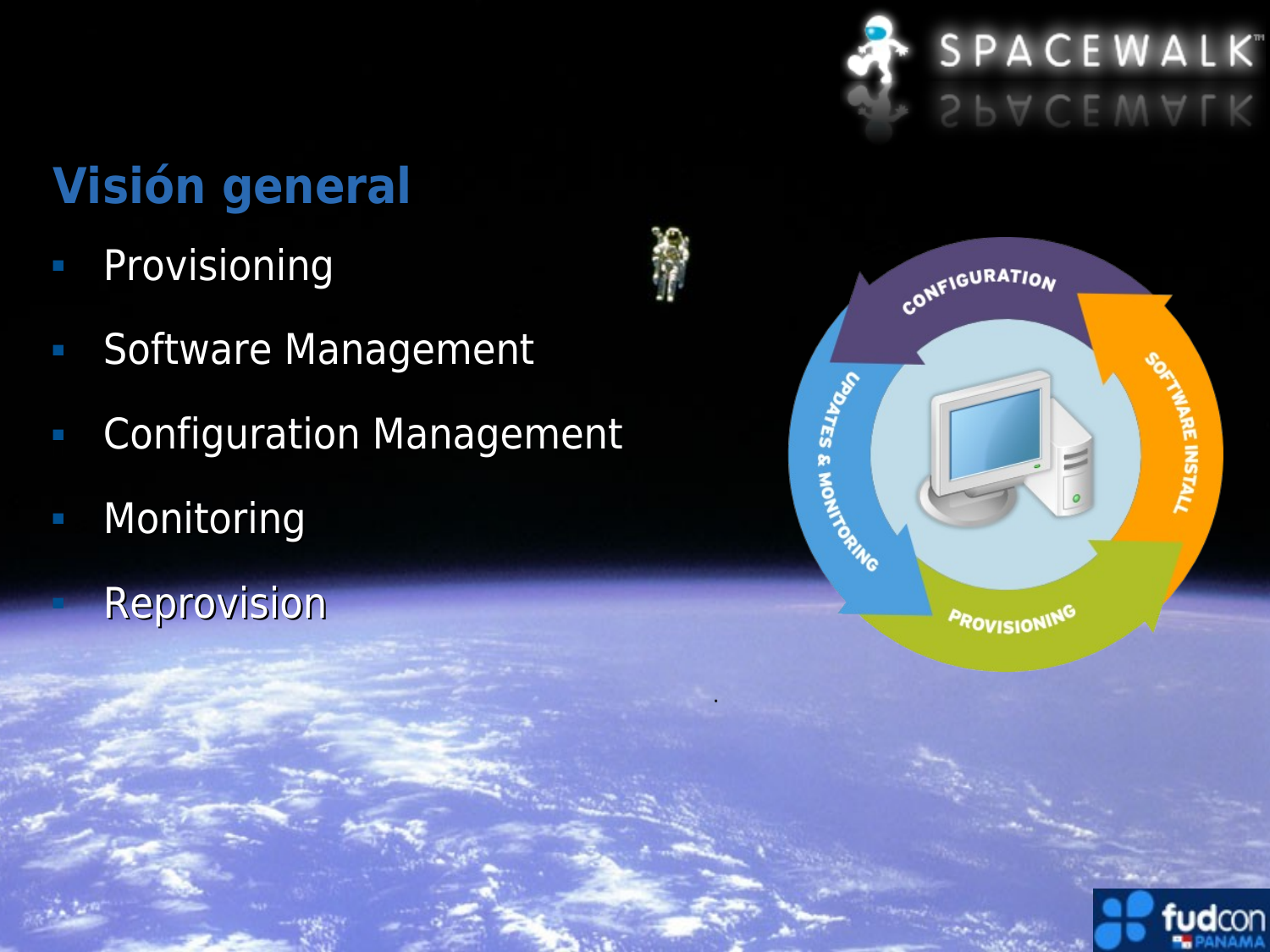

### **Provisioning**

- **Asistente Kickstart**
- **Cobbler**
	- **PXE automation**
	- **Snippets**





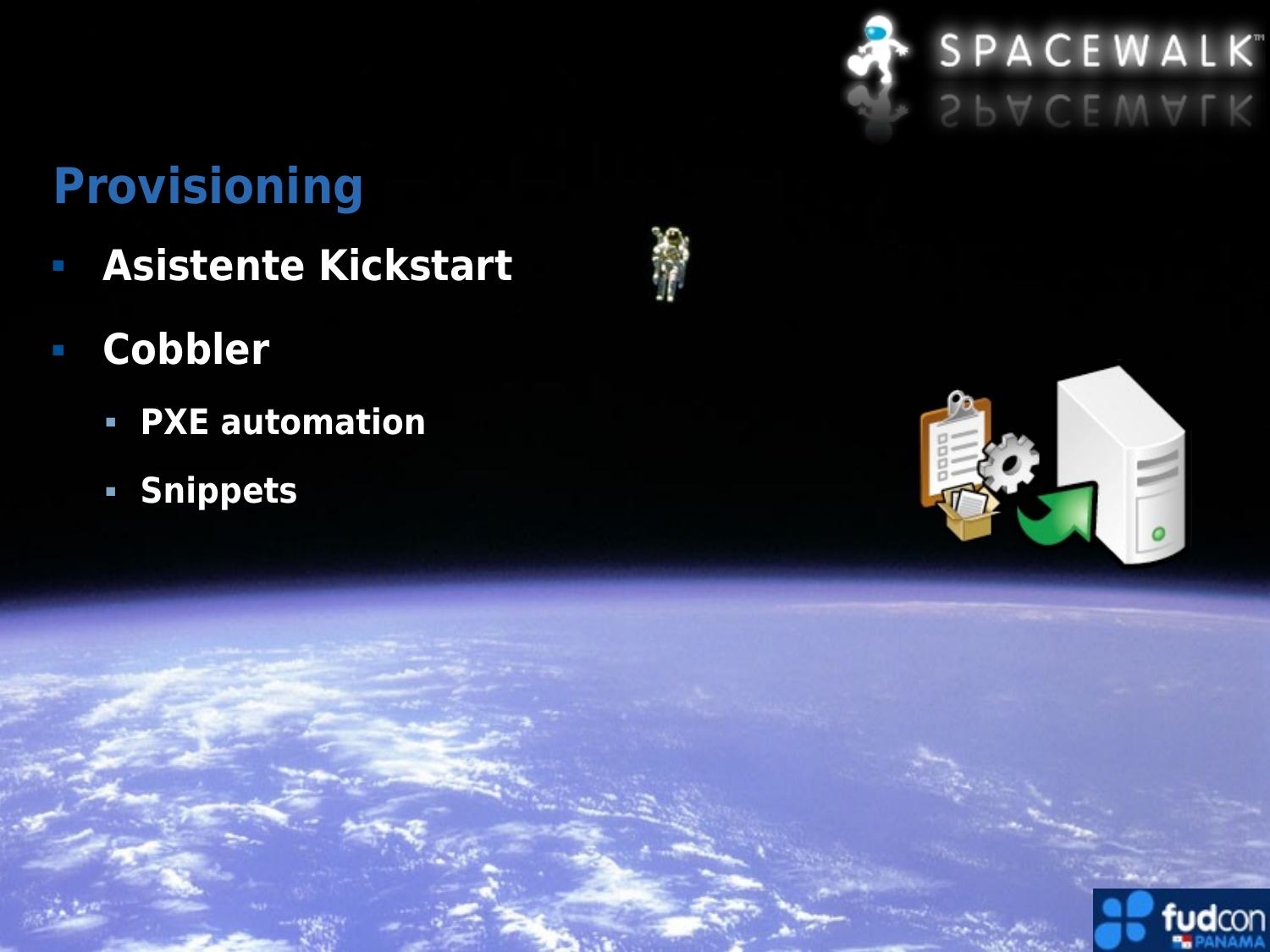

### **Provisioning... we worry about other things**





 $\overline{a}$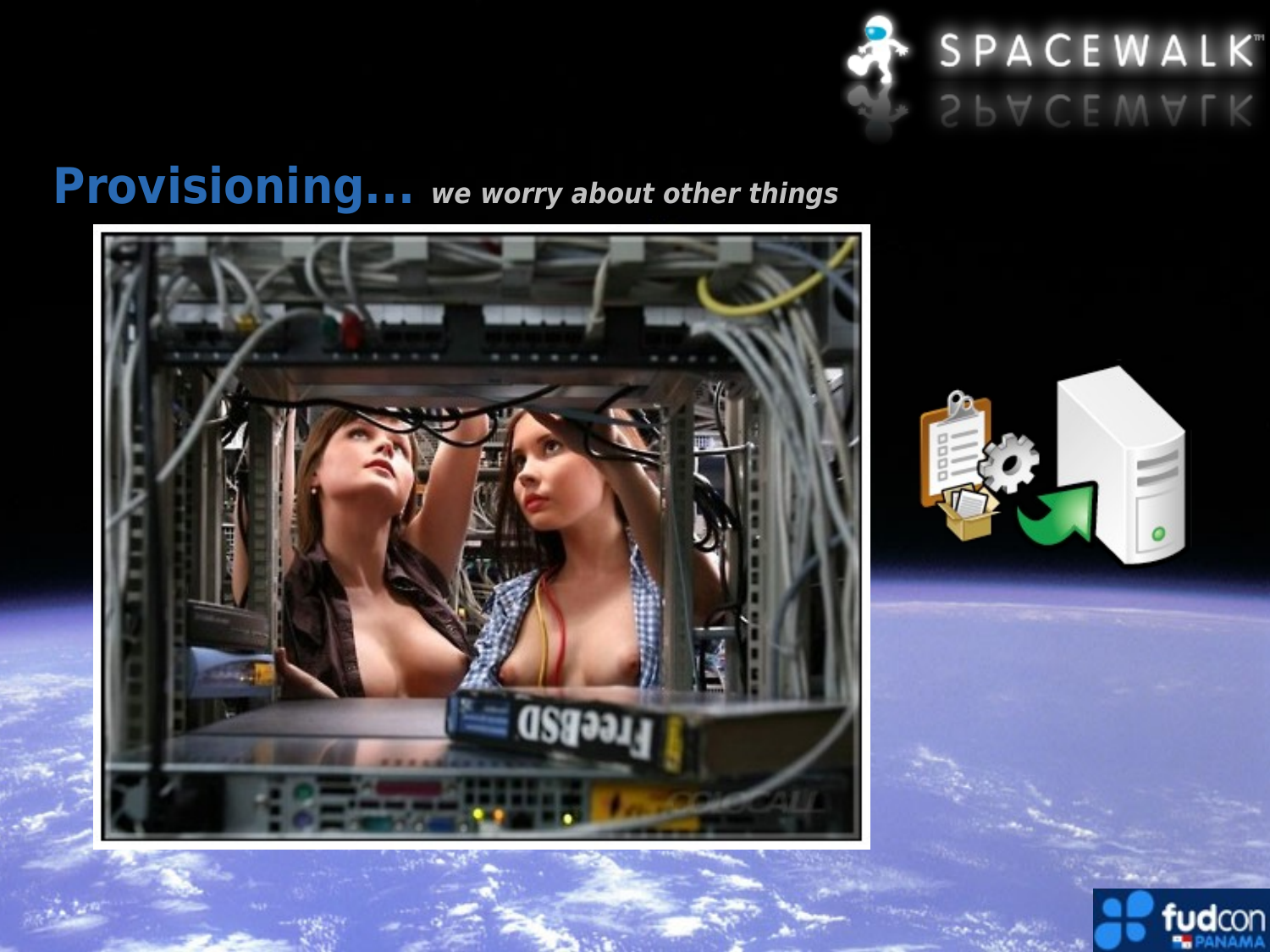#### **Administración de Software**

- **Administración Centralizada**
- **Grupos con SSM**
- **Updates & erratas**

**Canales personalizados** 

**Snapshot & rollback**



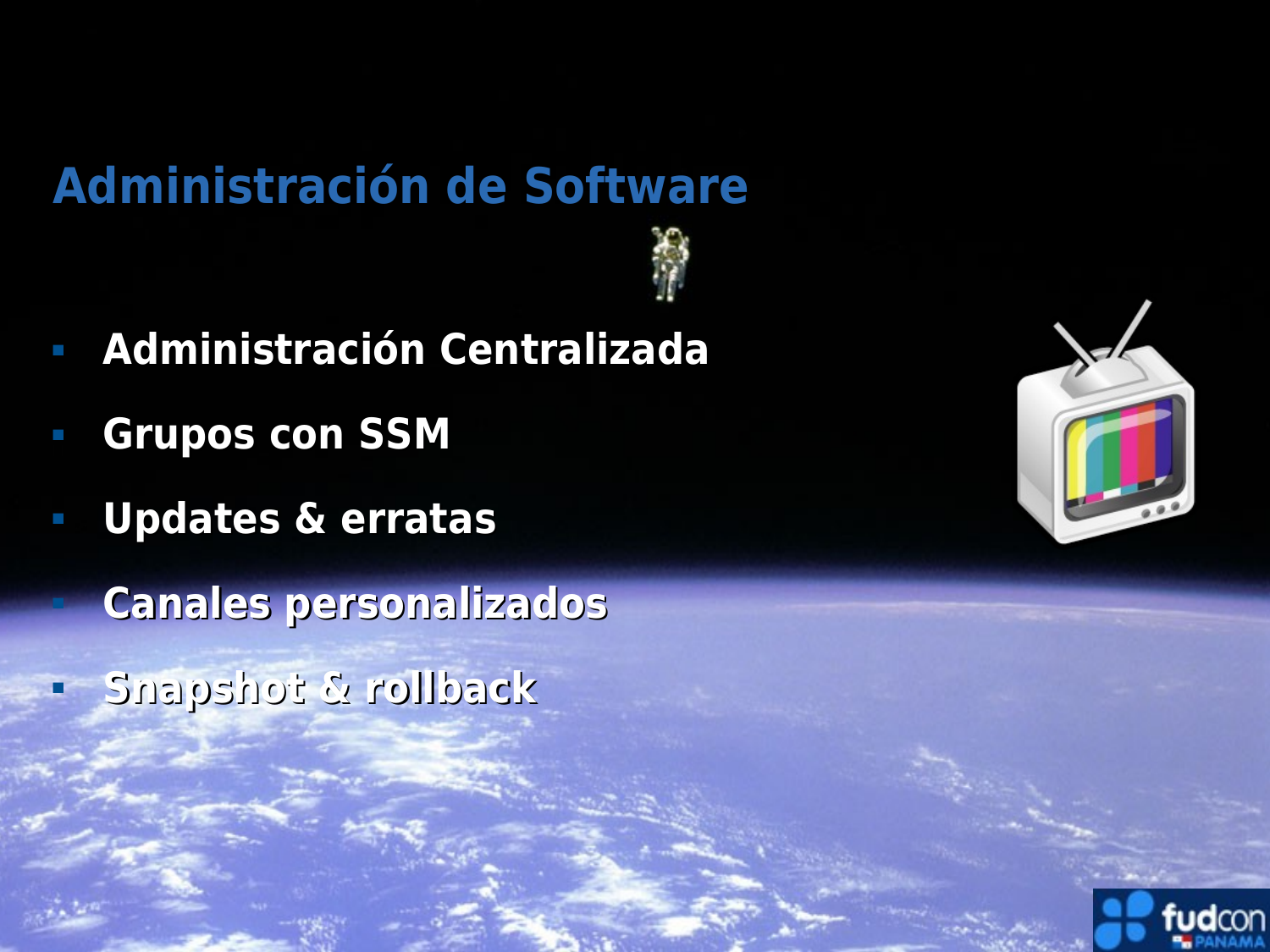

### **Administración de Configuración**

- **Control de versiones de archivos de configuración**
- **Macros**
- **Comandos Remotos**



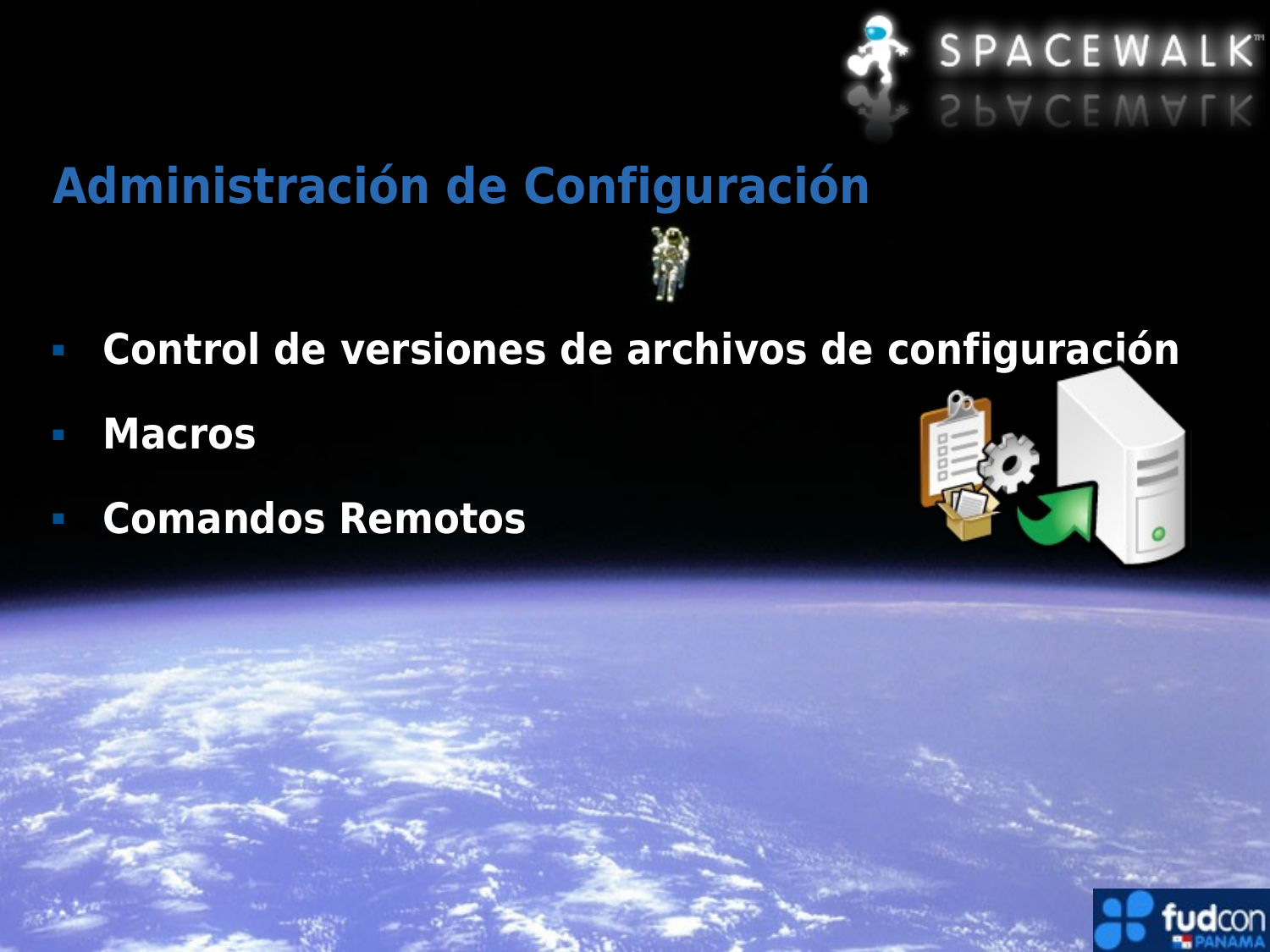

#### **Monitoring**

- **Sondeos**
	- **Estado de los servicios**
	- **Puertos**
	- **Estado de los sistemas**
- **Reportes Gráficos**
- **Alertas**





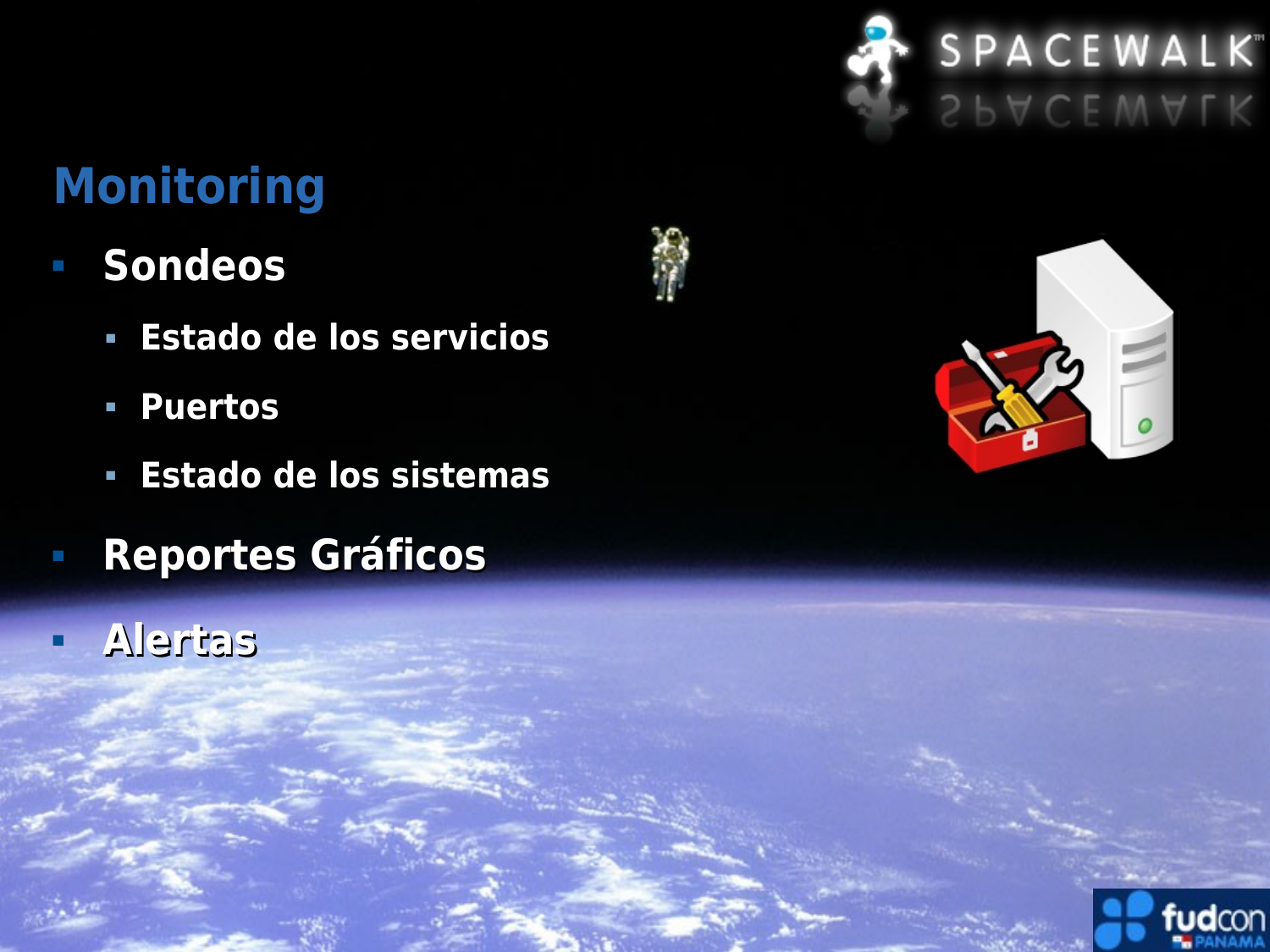

## **Reprovisioning**

- **Koan**
	- **PXE / Grub**
- **Selección de Kickstart**
- **Sincronización de perfiles de Packages**
- **Scheduling**
- **History**



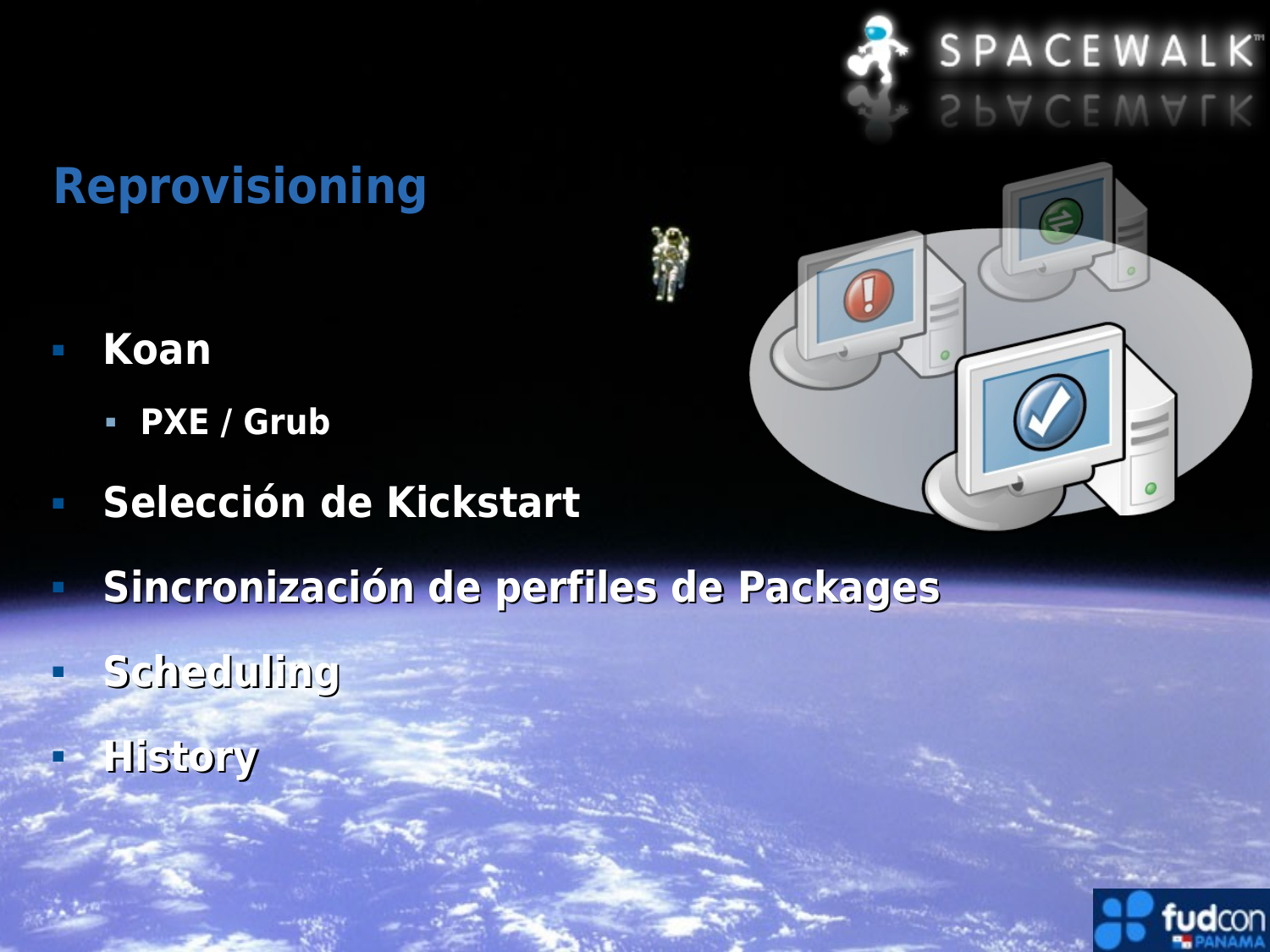

#### **Estrategia**

**Última tecnología**



- **Ciclo de lanzamiento de 3-6 meses**
- **No tiene soporte de Red Hat**
- **Desarrollado por Red Hat y la comunidad**

**Soporta Fedora, CentOS, RHEL**

**Suse, Debian, Solaris**

**Se viene Full soporte PostgreSQL**

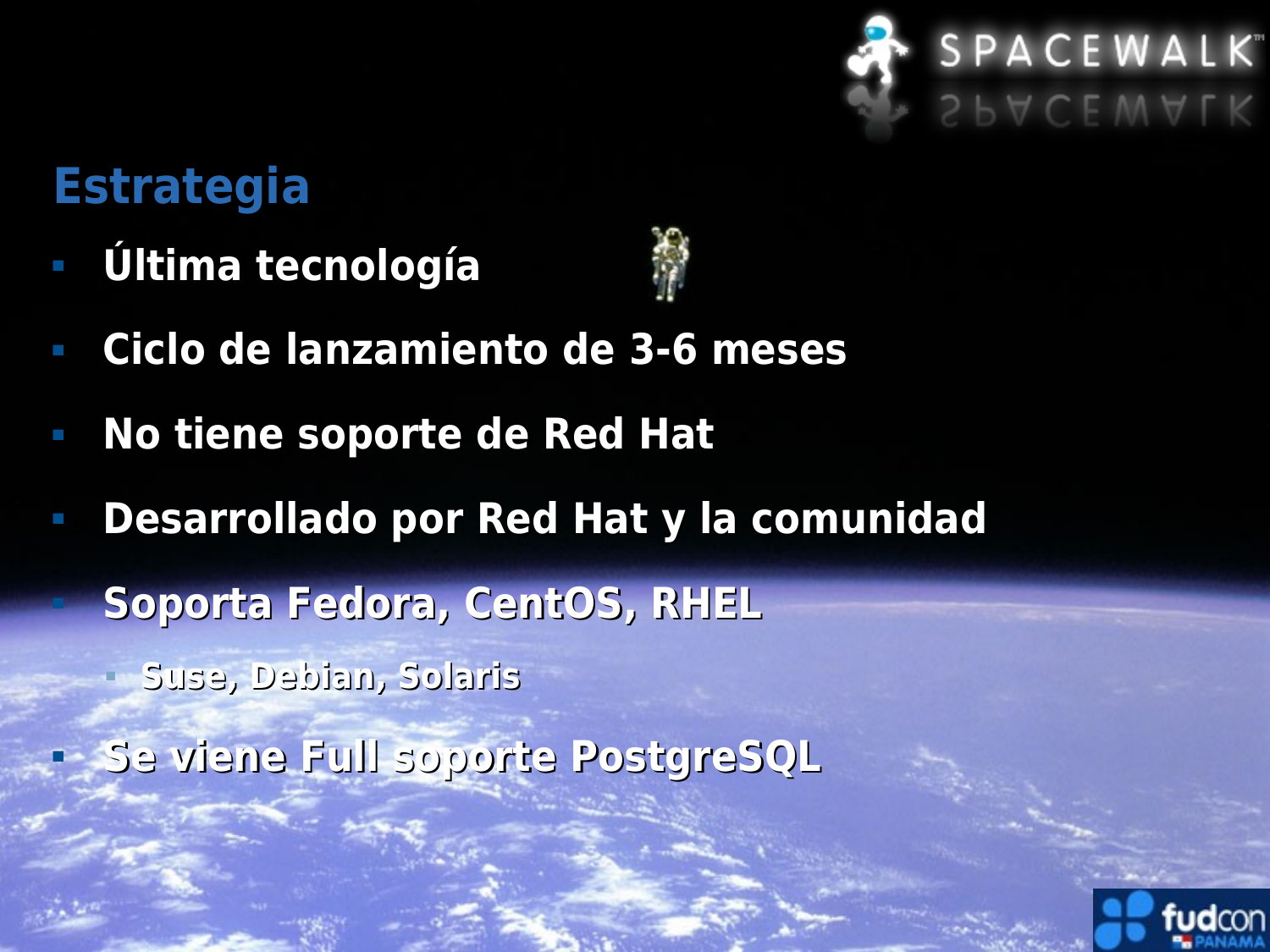

### **Community Contributions**



- **Mailinglists and IRC**
- **Documentation**
- **https://fedorahosted.org/spacewalk/wiki/**



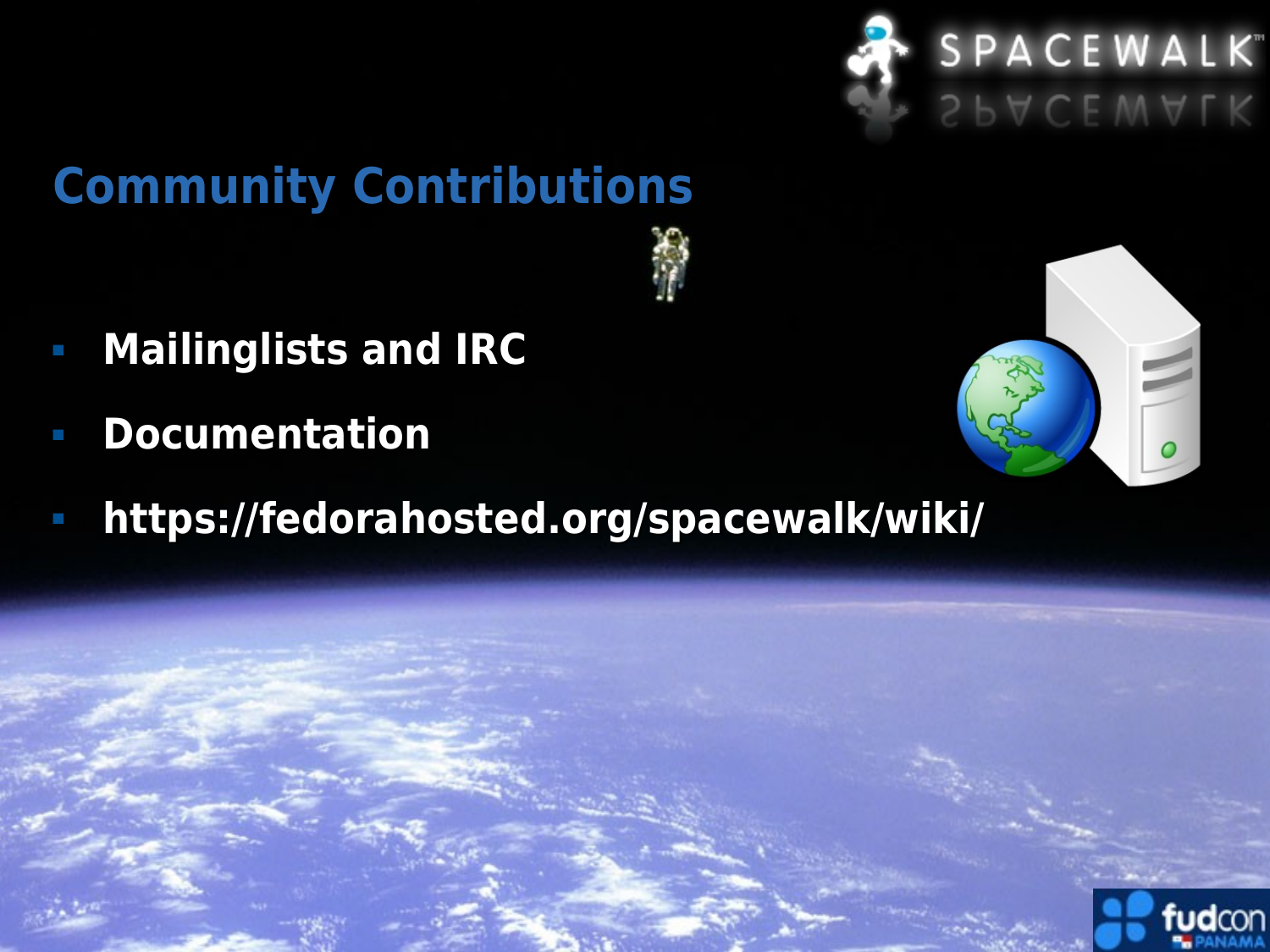

# **Tú puedes ser el SuperSysAdmin !!**

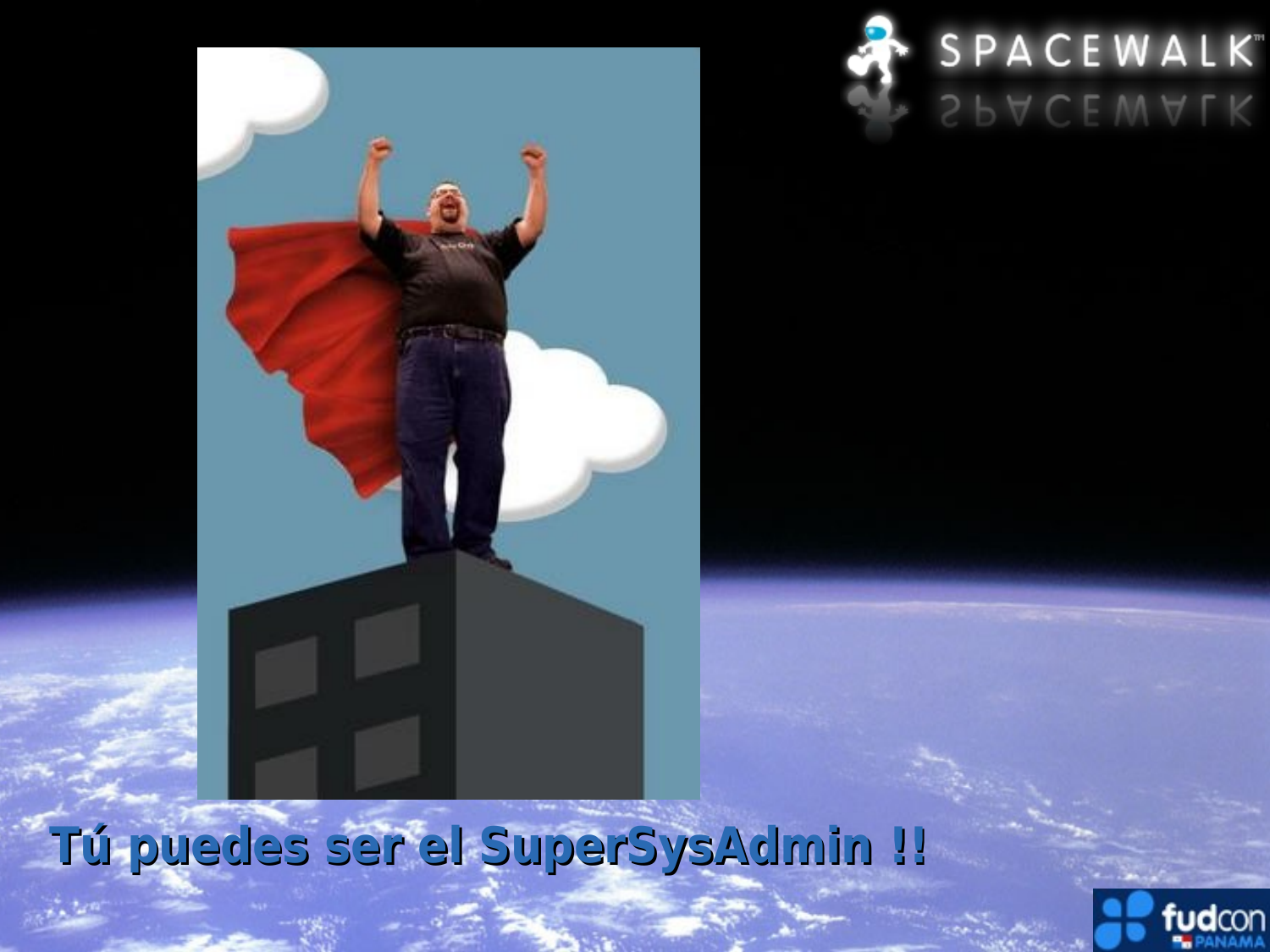[root@larry server]# cat respuestas.txt admin-email = root@localhost ssl-set-org = Spacewalk Org ssl-set-org-unit = spacewalk ssl-set-city = Santiago ssl-set-state = RM ssl-set-country = CL ssl-password = spacewalk ssl-set-email = root@localhost ssl-config-sslvhost = Y db-backend=oracle db-user=spacewalk db-password=spacewalk db-name=XE db-host=localhost db-port=1521 enable-tftp=Y [root@larry server]# spacewalk-setup --disconnected --answer-file=/root/respuestas.txt \* Setting up Oracle environment. \* Setting up database.



\*\* Database: Setting up database connection for Oracle backend. \*\* Database: Testing database connection. \*\* Database: Populating database. \*\*\* Progress: #### \* Setting up users and groups. \*\* GPG: Initializing GPG and importing key. \* Performing initial configuration. \* Activating Spacewalk. \*\* Loading Spacewalk Certificate. \*\* Verifying certificate locally. \*\* Activating Spacewalk. \* Enabling Monitoring. \* Configuring apache SSL virtual host. \* Configuring tomcat.

\* Configuring jabberd.

\* Creating SSL certificates.

\* Deploying configuration files.

\* Update configuration in database.

\* Setting up Cobbler..

\* Restarting services.

Installation complete.

Visit https://larry.letelier.cl to create the Spacewalk administrator account.